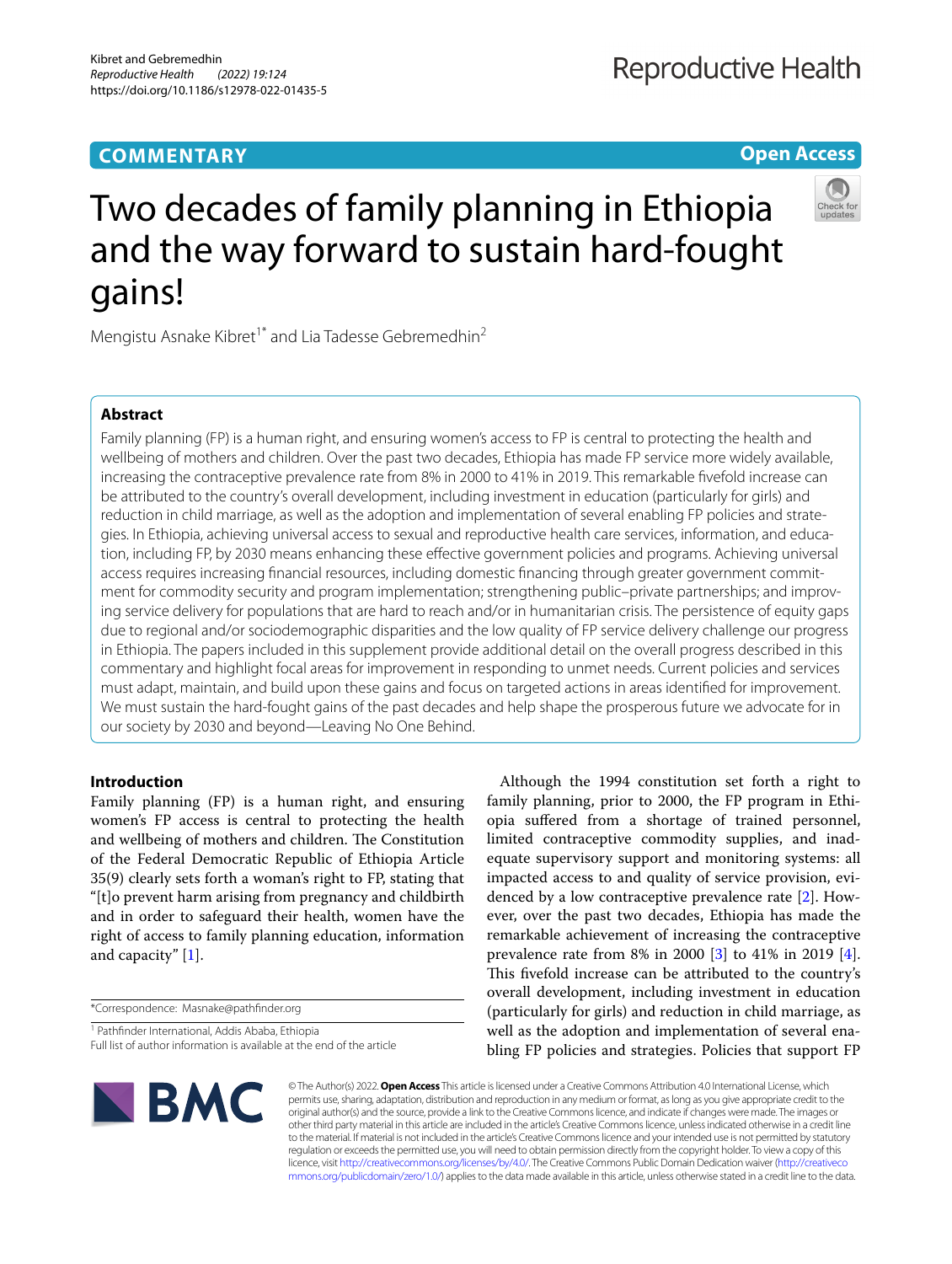services were anchored largely on the principles of the 1987 Safe Motherhood Initiative [[5\]](#page-2-4) and the Millennium Development Goals (MDGs) [\[6](#page-2-5)]. More recently, Ethiopia's FP2020 commitment, made at the 2012 London Summit on Family Planning, further shaped the national FP strategies [[7\]](#page-2-6).

Starting in the early 1990s, the government of Ethiopia worked to shape an enabling environment for prioritizing FP services through various sectoral reforms [\[8](#page-2-7)[–14](#page-2-8)]. In the late 1990s and early 2000s, the government implemented these diferent sectoral reforms and specifc policies by developing diferent strategic documents. Leaders established a cornerstone policy, the Ethiopian fagship health extension program (HEP) [\[15,](#page-2-9) [16\]](#page-2-10). HEP built on the experience of community-based FP programs implemented by international and local nongovernmental organizations (NGOs) in the late 1990s. Among them, the Family Guidance Association of Ethiopia and Consortium of Reproductive Health Associations played major roles in providing services and advocating for better policies and strategies  $[2]$  $[2]$ . These NGO-led programs laid the foundation to expanding women's and girls' access to FP information, counseling, and services in Ethiopia. However, the high dropout rates of community volunteers, lack of established incentive mechanisms, and resource scarcity led NGOs to phase out many community-based FP programs  $[17–19]$  $[17–19]$ . The programs' experience, however, informed HEP, which has been instrumental in accelerating progress to meet the country's MDGs [\[20](#page-2-13)]. HEP was also critical to increasing the uptake of longacting reversible contraceptives [[21](#page-2-14)]. Innovative service delivery approaches that include social marketing and using a network of private sector outlets also contribute to increasing access and responding to unmet needs [\[22](#page-2-15), [23\]](#page-2-16).

The Ethiopian government's decisions in 2007 to remove the tax levied on contraceptives [[24\]](#page-2-17) and empower the Ethiopian Pharmaceutical Supply Agency to procure and distribute contraceptives facilitated contraceptive supply and access [\[25\]](#page-2-18). At the same time, the government also broadened the resource base by increasing domestic fnancial resources allocated to the FP program: the annual allocation to the FP budget has continued to grow over the last decade. The country's FP program, however, still largely depends on external resources [\[26](#page-2-19)]. Advocates must push for continued increase of government fnancial commitments to FP and reproductive health programs.

The United Nations agenda on Leaving No One Behind is adopted as the vision, promise, and commitment of the Ethiopian government's 2030 Agenda and the SDGs [\[27](#page-2-20), [28\]](#page-2-21). In Ethiopia, achieving universal access to sexual and reproductive health care services, information, and education, including FP, by 2030 means enhancing these efective government policies and programs. Achieving universal access requires increasing fnancial resources, including domestic fnancing through greater government commitment for commodity security and program implementation; strengthening public–private partnerships; and improving service delivery for populations that are hard to reach and/or in humanitarian crisis [[29\]](#page-2-22).

Two challenges block further FP progress in Ethiopia: the persistence of equity gaps due to regional and/or sociodemographic disparities and the low quality of FP service delivery. Government agencies should fne tune their growth and development policies to close these gaps and ensure access to quality services for the entire population, in particular youths. The political commitment to incorporate FP into the development arena, as demonstrated in the health sector transformation plan and Ethiopia's other national development plans, will help address this unfnished agenda. In addition, improving the quality of FP service delivery, expanding efective models of service integration, and reaching hard-to-reach population groups or subgroups and people in humanitarian crisis will further enhance the success of FP programs.

The papers included in this supplement provide additional detail on the overall progress described in this commentary and highlight focal areas for improvement in responding to unmet needs. These areas include child marriage in hot-spot areas, gender inequality, adolescent reproductive health, improving quality of care, and counteracting widespread individual and community misperceptions and beliefs. The emergence of the COVID-19 pandemic and other human-produced and natural disasters in the past years might afect the advancement of the overall achievements gained so far. We must adapt our work to maintain these gains. In addition, targeted actions in areas identifed for improvement will sustain the hard-fought gains in the past decades and help shape the prosperous future we advocate for in our society by 2030 and beyond—Leaving No One Behind.

#### **Abbreviations**

FP: Family planning; HEP: Health extension program; MDG : Millennium development goal; NGO: Nongovernmental Organization; SDG: Sustainable development goals.

**Acknowledgments**

Not applicable.

#### **About the supplement**

Thisarticle has been published as part of Reproductive Health Volume 19 Supplement1 2022: Sexual and Reproductive Health in Ethiopia: Gains and Refections Overthe Past Two Decades. The full contents of the supplement are available at [https://reproductive-healthjournal.biomedcentral.com/artic](https://reproductive-healthjournal.biomedcentral.com/articles/supplements/volume-19-supplement-1) [les/supplements/volume-19-supplement-1](https://reproductive-healthjournal.biomedcentral.com/articles/supplements/volume-19-supplement-1).